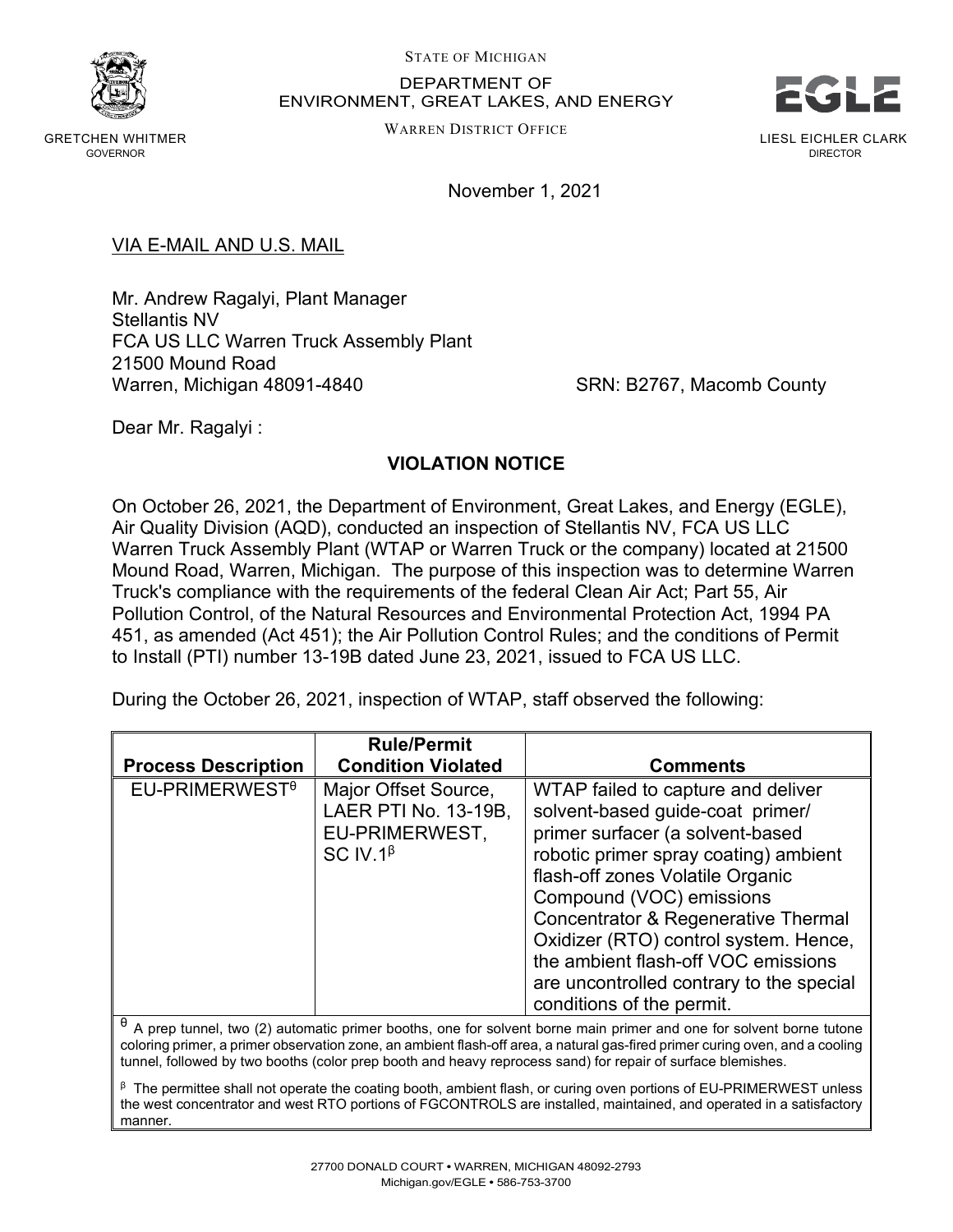Mr. Andrew Ragalyi Stellantis NV FCA US LLC Warren Truck Assembly Plant Page 2 November 1, 2021

Be aware that state and federal air pollution regulations prohibit Stellantis NV, FCA US LLC from obtaining any new permits for major offset sources located in Michigan until the cited violation(s) are corrected or until Stellantis NV, FCA US LLC has entered a legally enforceable order or judgment specifying an acceptable program and schedule for compliance.

Within 60 calendar days, please submit a revised **Renewable Operating Permit (ROP) application** that reflects current applicable requirements including PTI No. 13-19B accompanied by a **Schedule of Compliance** (SC). Please update the CAM plan as needed as well.

Please initiate actions necessary to correct the cited violations and submit a written response to this Violation Notice by **November 22, 2021** (which coincides with 21 calendar days from the date of this letter). The written response should include: the dates the violations occurred; an explanation of the causes and duration of the violations; whether the violations are ongoing; a summary of the actions that have been taken and are proposed to be taken to correct the violations and the dates by which these actions will take place; and what steps are being taken to prevent a reoccurrence.

Please submit the written response to EGLE, AQD, Warren District, at 27700 Donald Court, Warren, Michigan 48092 and submit a copy to Ms. Jenine Camilleri, Enforcement Unit Supervisor at EGLE, AQD, P.O. Box 30260, Lansing, Michigan 48909-7760.

If Stellantis NV, FCA US LLC believes the above observations or statements are inaccurate or do not constitute violations of the applicable legal requirements cited, please provide appropriate factual information to explain your position.

Thank you for your attention to resolving the violations cited above and for the cooperation that was extended to me during my inspection of Warren Truck. If you have any questions regarding the violations or the actions necessary to bring this facility into compliance, please contact me at the number listed below.

Sincerely,

Menanahall-

Iranna Konanahallii Senior Environmental Engineer Air Quality Division [Konanahallii@Michigan.Gov](mailto:Konanahallii@Michigan.Gov)